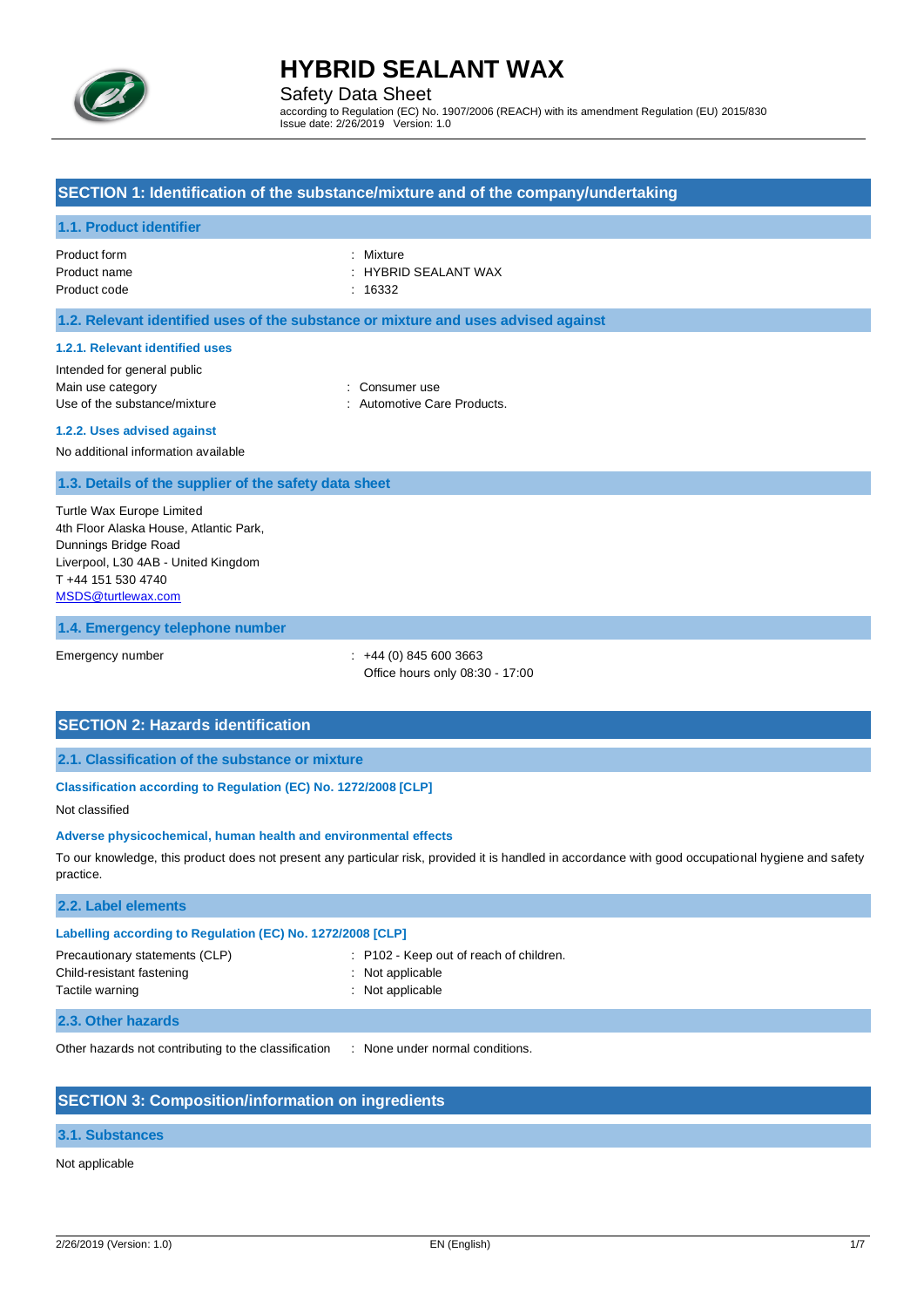Safety Data Sheet

according to Regulation (EC) No. 1907/2006 (REACH) with its amendment Regulation (EU) 2015/830

#### **3.2. Mixtures**

This mixture does not contain any substances to be mentioned according to the criteria of section 3.2 of REACH Annex II

| <b>SECTION 4: First aid measures</b>                              |                                                                                                                                                                                                                                                                                  |  |  |  |
|-------------------------------------------------------------------|----------------------------------------------------------------------------------------------------------------------------------------------------------------------------------------------------------------------------------------------------------------------------------|--|--|--|
| 4.1. Description of first aid measures                            |                                                                                                                                                                                                                                                                                  |  |  |  |
| First-aid measures general<br>First-aid measures after inhalation | : If medical advice is needed, have product container or label at hand.<br>Not expected to present a significant inhalation hazard under anticipated conditions of<br>normal use. If experiencing respiratory symptoms: Get medical advice/attention.                            |  |  |  |
| First-aid measures after skin contact                             | : Not expected to present a significant skin hazard under anticipated conditions of normal<br>use. Wash skin with soap and water. If skin irritation or rash occurs: Get medical<br>advice/attention.                                                                            |  |  |  |
| First-aid measures after eye contact                              | : Not expected to present a significant eye contact hazard under anticipated conditions of<br>normal use. Rinse cautiously with water for several minutes. Remove contact lenses, if<br>present and easy to do. Continue rinsing. Seek medical attention if irritation develops. |  |  |  |
| First-aid measures after ingestion                                | : Not expected to present a significant ingestion hazard under anticipated conditions of<br>normal use. Rinse mouth. Get medical advice/attention if you feel unwell.                                                                                                            |  |  |  |
| 4.2. Most important symptoms and effects, both acute and delayed  |                                                                                                                                                                                                                                                                                  |  |  |  |
| Symptoms/effects                                                  | : To our knowledge, this product does not present any particular risk, provided it is handled in<br>accordance with good occupational hygiene and safety practice.                                                                                                               |  |  |  |
| Symptoms/effects after inhalation                                 | : Not expected to present a significant inhalation hazard under anticipated conditions of<br>normal use.                                                                                                                                                                         |  |  |  |
| Symptoms/effects after skin contact                               | : Not expected to present a significant skin hazard under anticipated conditions of normal<br>use. May cause slight irritation.                                                                                                                                                  |  |  |  |
| Symptoms/effects after eye contact                                | : Not expected to present a significant hazard under anticipated conditions of normal use.<br>May cause slight irritation.                                                                                                                                                       |  |  |  |
| Symptoms/effects after ingestion                                  | Ingestion may cause nausea and vomiting. May cause a light irritation of the linings of the<br>mouth, throat, and gastrointestinal tract.                                                                                                                                        |  |  |  |

**4.3. Indication of any immediate medical attention and special treatment needed**

Treat symptomatically.

| <b>SECTION 5: Firefighting measures</b>                                                                                  |                                                                                                                                                                                                                             |  |  |
|--------------------------------------------------------------------------------------------------------------------------|-----------------------------------------------------------------------------------------------------------------------------------------------------------------------------------------------------------------------------|--|--|
| 5.1. Extinguishing media                                                                                                 |                                                                                                                                                                                                                             |  |  |
| Suitable extinguishing media                                                                                             | : Use extinguishing media appropriate for surrounding fire.                                                                                                                                                                 |  |  |
| 5.2. Special hazards arising from the substance or mixture                                                               |                                                                                                                                                                                                                             |  |  |
| Fire hazard<br><b>Explosion hazard</b><br>Reactivity in case of fire<br>Hazardous decomposition products in case of fire | : The product is not flammable.<br>: Product is not explosive.<br>: Not known.<br>: Toxic fumes may be released.                                                                                                            |  |  |
| 5.3. Advice for firefighters                                                                                             |                                                                                                                                                                                                                             |  |  |
| Precautionary measures fire<br>Firefighting instructions<br>Protection during firefighting                               | : Not applicable.<br>Use extinguishing media appropriate for surrounding fire.<br>Do not attempt to take action without suitable protective equipment. Self-contained<br>breathing apparatus. Complete protective clothing. |  |  |

| <b>SECTION 6: Accidental release measures</b>                            |                                     |  |  |
|--------------------------------------------------------------------------|-------------------------------------|--|--|
| 6.1. Personal precautions, protective equipment and emergency procedures |                                     |  |  |
| General measures                                                         | : Avoid release to the environment. |  |  |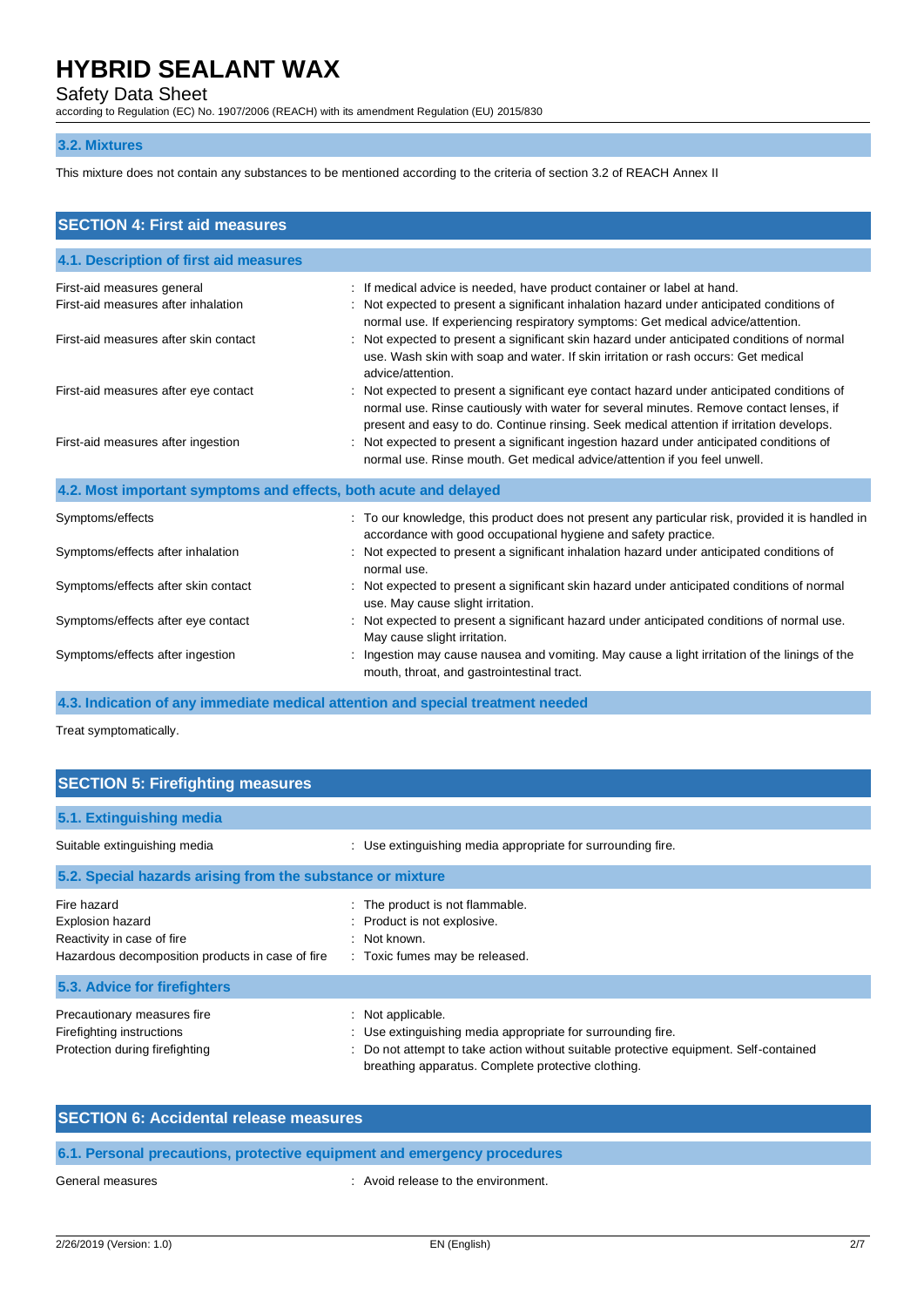## Safety Data Sheet

according to Regulation (EC) No. 1907/2006 (REACH) with its amendment Regulation (EU) 2015/830

| 6.1.1. For non-emergency personnel           |                                                                                                                   |
|----------------------------------------------|-------------------------------------------------------------------------------------------------------------------|
| Protective equipment<br>Emergency procedures | : Not required for normal conditions of use.<br>: Ventilate spillage area. Stop release. Avoid contact with eyes. |
| 6.1.2. For emergency responders              |                                                                                                                   |
| Protective equipment<br>Emergency procedures | : Not required for normal conditions of use.<br>: Ventilate area. Stop release. Avoid contact with eyes.          |
| <b>6.2. Environmental precautions</b>        |                                                                                                                   |
|                                              |                                                                                                                   |

#### Avoid release to the environment.

| 6.3. Methods and material for containment and cleaning up |                                                                                                                                                                                          |  |  |
|-----------------------------------------------------------|------------------------------------------------------------------------------------------------------------------------------------------------------------------------------------------|--|--|
| For containment                                           | $\therefore$ Collect spillage.                                                                                                                                                           |  |  |
| Methods for cleaning up                                   | : Ventilate spillage area. Wipe up with absorbent material (for example cloth). Place in a<br>suitable container for disposal in accordance with the waste regulations (see Section 13). |  |  |
| Other information                                         | : Dispose in a safe manner in accordance with local/national regulations.                                                                                                                |  |  |
| <b>6.4. Reference to other sections</b>                   |                                                                                                                                                                                          |  |  |

For further information refer to section 8: "Exposure controls/personal protection". For disposal of solid materials or residues refer to section 13 : "Disposal considerations".

| <b>SECTION 7: Handling and storage</b>                            |                                                                                                                          |  |  |
|-------------------------------------------------------------------|--------------------------------------------------------------------------------------------------------------------------|--|--|
| 7.1. Precautions for safe handling                                |                                                                                                                          |  |  |
| Precautions for safe handling                                     | : Observe the label precautions. Ensure adequate ventilation. Keep out of reach of children.<br>Avoid contact with eyes. |  |  |
| Hygiene measures                                                  | : Always wash hands after handling the product. Do not eat, drink or smoke when using this<br>product.                   |  |  |
| 7.2. Conditions for safe storage, including any incompatibilities |                                                                                                                          |  |  |
| Storage conditions                                                | : Store in a well-ventilated place. Keep cool. Keep out of reach of children. Keep container<br>closed when not in use.  |  |  |
| Storage area                                                      | : Store in a well-ventilated place. Keep out of frost.                                                                   |  |  |
| 7.3. Specific end use(s)                                          |                                                                                                                          |  |  |

Automotive Care Products.

## **SECTION 8: Exposure controls/personal protection**

**8.1. Control parameters**

No additional information available

#### **8.2. Exposure controls**

#### **Appropriate engineering controls:**

Ensure adequate ventilation.

**Personal protective equipment:**

Not required for normal conditions of use.

#### **Materials for protective clothing:**

Not required for normal conditions of use

#### **Hand protection:**

Not required for normal conditions of use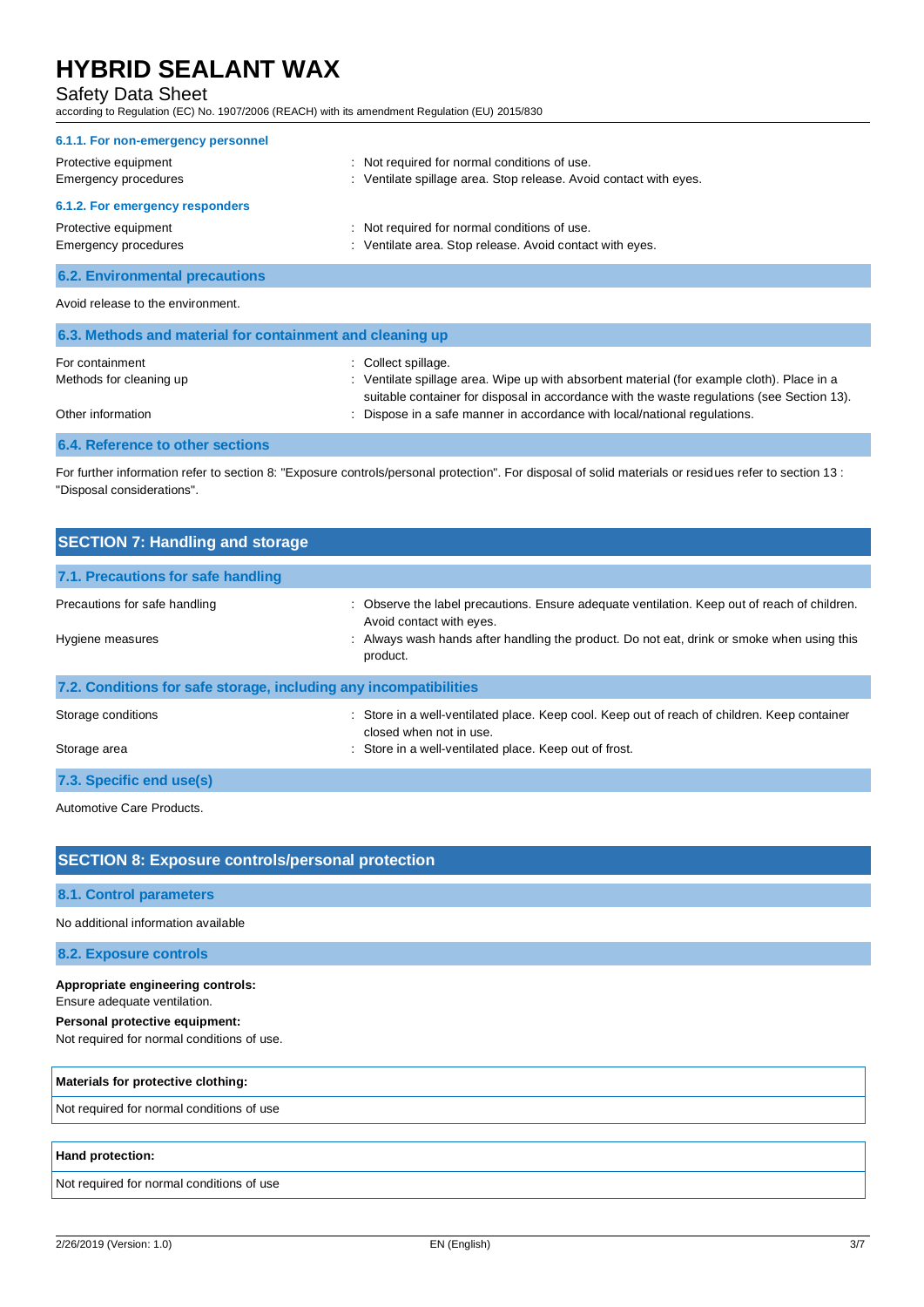## Safety Data Sheet

according to Regulation (EC) No. 1907/2006 (REACH) with its amendment Regulation (EU) 2015/830

#### **Eye protection:**

Eye protection should only be necessary where liquid could be splashed or sprayed

#### **Skin and body protection:**

Not required for normal conditions of use

#### **Respiratory protection:**

Not necessary with sufficient ventilation

#### **Environmental exposure controls:**

Avoid release to the environment.

#### **Consumer exposure controls:**

Read label before use. Observe the label precautions.

## **SECTION 9: Physical and chemical properties**

#### **9.1. Information on basic physical and chemical properties**

| Physical state                                  | Liquid                    |  |
|-------------------------------------------------|---------------------------|--|
| Colour                                          | No data available         |  |
| Odour                                           | perfumed.                 |  |
| Odour threshold                                 | No data available         |  |
| рH                                              | No data available         |  |
| Relative evaporation rate (butylacetate=1)      | No data available         |  |
| Melting point                                   | Not applicable            |  |
| Freezing point                                  | No data available         |  |
| Boiling point                                   | No data available         |  |
| Flash point                                     | No data available         |  |
| Auto-ignition temperature                       | No data available         |  |
| Decomposition temperature                       | No data available         |  |
| Flammability (solid, gas)                       | Not applicable            |  |
| Vapour pressure                                 | No data available         |  |
| Relative vapour density at 20 °C                | No data available         |  |
| Relative density                                | No data available         |  |
| Solubility                                      | No data available         |  |
| Partition coefficient n-octanol/water (Log Pow) | No data available         |  |
| Viscosity, kinematic                            | No data available         |  |
| Viscosity, dynamic                              | No data available         |  |
| <b>Explosive properties</b>                     | Product is not explosive. |  |
| Oxidising properties                            | Non oxidizing.            |  |
| <b>Explosive limits</b>                         | No data available         |  |

### **9.2. Other information**

Refractive index : 1.4185 – 1.4225

## **SECTION 10: Stability and reactivity**

#### **10.1. Reactivity**

The product is non-reactive under normal conditions of use, storage and transport.

#### **10.2. Chemical stability**

Stable under normal conditions.

#### **10.3. Possibility of hazardous reactions**

No dangerous reactions known under normal conditions of use.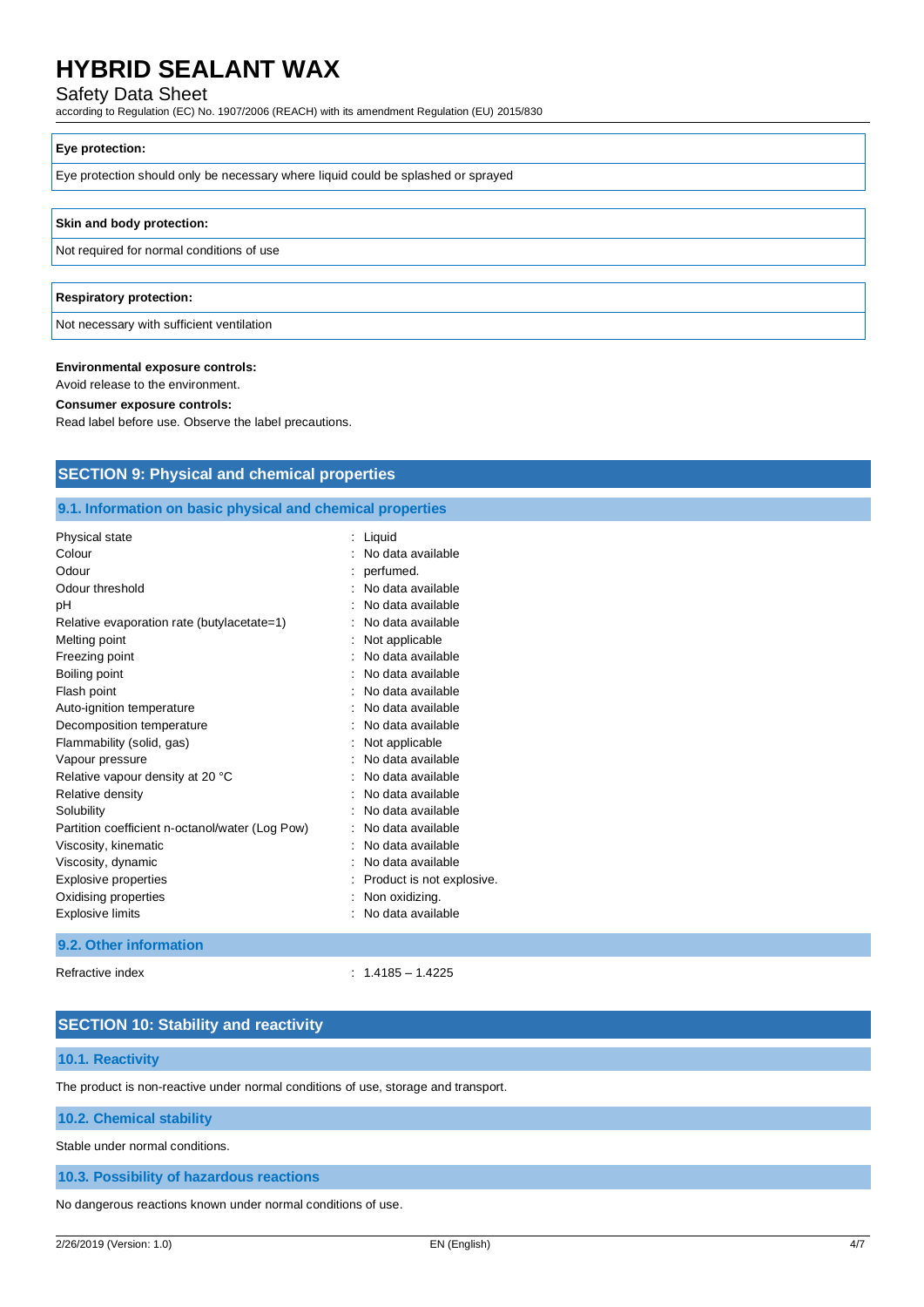## Safety Data Sheet

according to Regulation (EC) No. 1907/2006 (REACH) with its amendment Regulation (EU) 2015/830

#### **10.4. Conditions to avoid**

None under recommended storage and handling conditions (see section 7).

#### **10.5. Incompatible materials**

Strong acids. Oxidizing agent.

**10.6. Hazardous decomposition products**

Under normal conditions of storage and use, hazardous decomposition products should not be produced.

## **SECTION 11: Toxicological information**

#### **11.1. Information on toxicological effects**

| Acute toxicity (oral)<br>Acute toxicity (dermal)<br>Acute toxicity (inhalation)                                                              | ٠ | Not classified<br>Not classified<br>Not classified                                     |
|----------------------------------------------------------------------------------------------------------------------------------------------|---|----------------------------------------------------------------------------------------|
| Skin corrosion/irritation<br>Serious eye damage/irritation<br>Respiratory or skin sensitisation<br>Germ cell mutagenicity<br>Carcinogenicity |   | Not classified<br>Not classified<br>Not classified<br>Not classified<br>Not classified |
| Reproductive toxicity                                                                                                                        |   | : Not classified                                                                       |
| STOT-single exposure                                                                                                                         |   | $\therefore$ Not classified                                                            |
| STOT-repeated exposure                                                                                                                       |   | Not classified                                                                         |
| Aspiration hazard                                                                                                                            |   | Not classified                                                                         |

## **SECTION 12: Ecological information**

**12.1. Toxicity**

| Ecology - general<br>÷                                              | The product is not considered harmful to aquatic organisms nor to cause long-term adverse<br>effects in the environment. |
|---------------------------------------------------------------------|--------------------------------------------------------------------------------------------------------------------------|
| Ecology - water<br>Hazardous to the aquatic environment, short-term | : No data available on ecotoxicity.<br>: Not classified                                                                  |
| (acute)<br>Hazardous to the aquatic environment, long-term          | : Not classified                                                                                                         |
| (chronic)                                                           |                                                                                                                          |
| 12.2. Persistence and degradability                                 |                                                                                                                          |
| <b>HYBRID SEALANT WAX</b>                                           |                                                                                                                          |
| Persistence and degradability                                       | No data available.                                                                                                       |
| 12.3. Bioaccumulative potential                                     |                                                                                                                          |
| <b>HYBRID SEALANT WAX</b>                                           |                                                                                                                          |
| Bioaccumulative potential                                           | No data available.                                                                                                       |
| 12.4. Mobility in soil                                              |                                                                                                                          |
| <b>HYBRID SEALANT WAX</b>                                           |                                                                                                                          |
| Ecology - soil                                                      | No data available.                                                                                                       |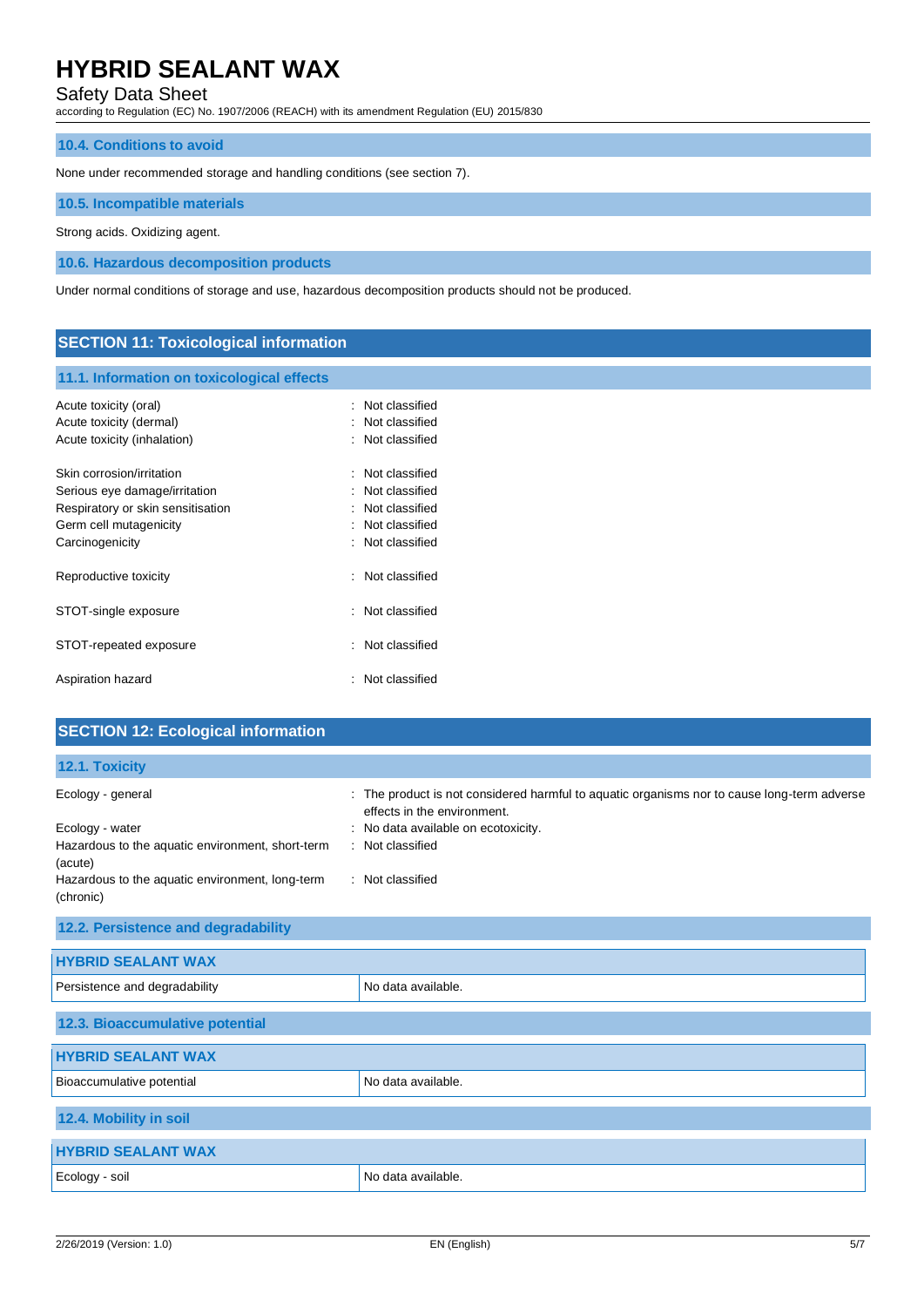## Safety Data Sheet

according to Regulation (EC) No. 1907/2006 (REACH) with its amendment Regulation (EU) 2015/830

| 12.5. Results of PBT and vPvB assessment        |                                                      |
|-------------------------------------------------|------------------------------------------------------|
| No additional information available             |                                                      |
| 12.6. Other adverse effects                     |                                                      |
| Other adverse effects<br>Additional information | : None known.<br>: Avoid release to the environment. |

| <b>SECTION 13: Disposal considerations</b> |  |  |  |
|--------------------------------------------|--|--|--|
|--------------------------------------------|--|--|--|

### **13.1. Waste treatment methods**

| Regional legislation (waste)               | : Disposal must be done according to official regulations.                                    |
|--------------------------------------------|-----------------------------------------------------------------------------------------------|
| Waste treatment methods                    | . Dispose of contents/container in accordance with licensed collector's sorting instructions. |
| Product/Packaging disposal recommendations | Dispose in a safe manner in accordance with local/national regulations.                       |
|                                            |                                                                                               |

## **SECTION 14: Transport information**

In accordance with ADR / RID / IMDG / IATA / ADN

| <b>ADR</b>                             | <b>IMDG</b>    | <b>IATA</b>    | <b>ADN</b>     | <b>RID</b>     |  |  |
|----------------------------------------|----------------|----------------|----------------|----------------|--|--|
| 14.1. UN number                        |                |                |                |                |  |  |
| Not applicable                         | Not applicable | Not applicable | Not applicable | Not applicable |  |  |
| 14.2. UN proper shipping name          |                |                |                |                |  |  |
| Not applicable                         | Not applicable | Not applicable | Not applicable | Not applicable |  |  |
| 14.3. Transport hazard class(es)       |                |                |                |                |  |  |
| Not applicable                         | Not applicable | Not applicable | Not applicable | Not applicable |  |  |
| 14.4. Packing group                    |                |                |                |                |  |  |
| Not applicable                         | Not applicable | Not applicable | Not applicable | Not applicable |  |  |
| 14.5. Environmental hazards            |                |                |                |                |  |  |
| Not applicable                         | Not applicable | Not applicable | Not applicable | Not applicable |  |  |
| No supplementary information available |                |                |                |                |  |  |

## **14.6. Special precautions for user**

**Overland transport** Not applicable **Transport by sea** Not applicable **Air transport** Not applicable **Inland waterway transport** Not applicable **Rail transport** Not applicable

**14.7. Transport in bulk according to Annex II of Marpol and the IBC Code**

Not applicable